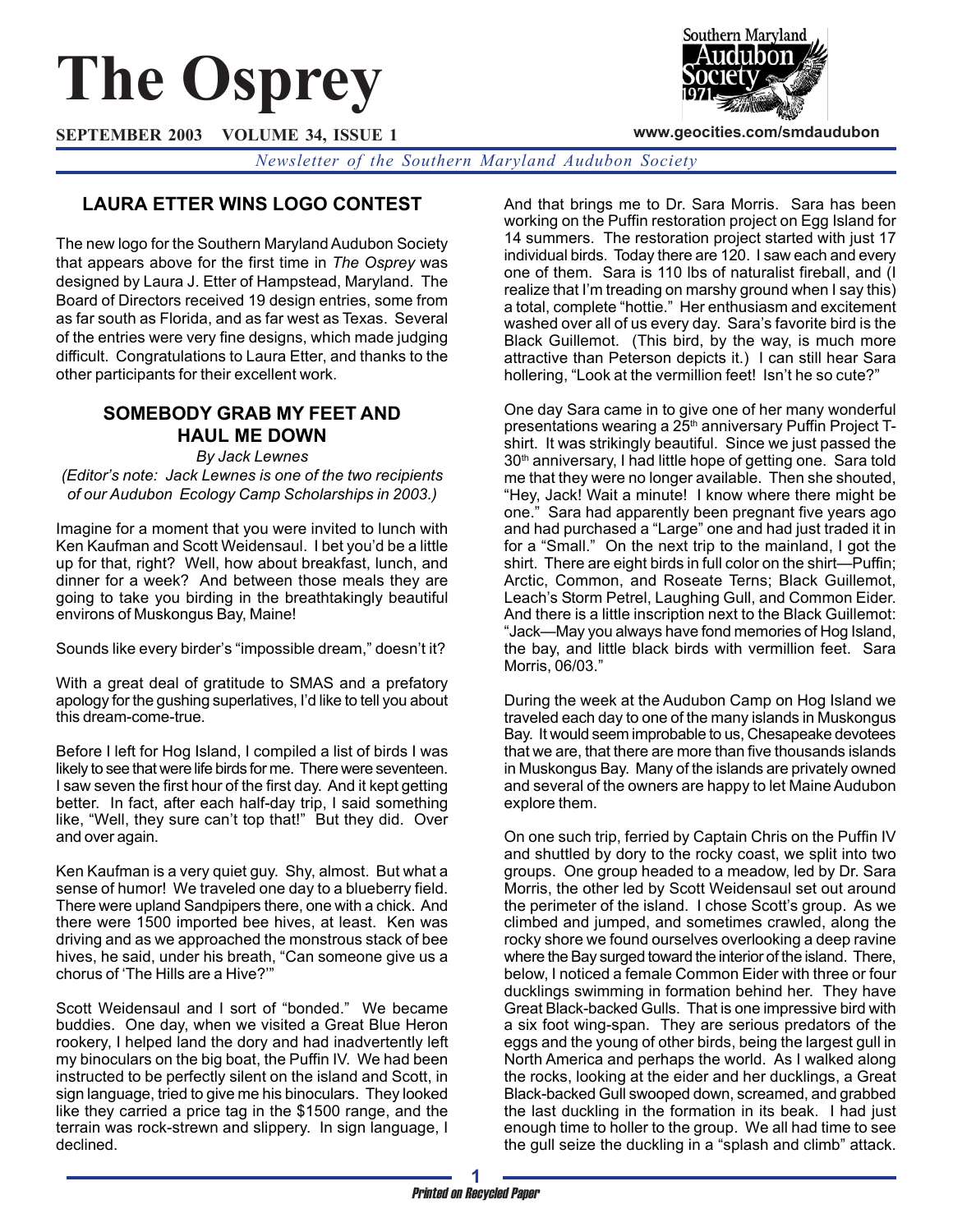Big gull wings and tiny eider wings—food for one, death for the other—gull with huge, slow, powerful sweeps and the duckling with frantic, tiny, seemingly useless attempts.

Then, when the gull had climbed 30 or 40 feet, the tiny duckling somehow won the battle and dropped back onto the choppy inlet. We could hear the sound of the duckling hitting the water and can still see it swimming with both feet and wings until it got back where it belonged—behind the mother eider with its siblings! Victory for the underdog or underbird! And the gull flew off in search of easier prey, perhaps, and the eider procession continued, in search of new adventures.

There are many more wonderful happenings to relate. Harbor Seals and dolphins, a mink in the woods, very special new friends, Captain Chris and the Puffin IV, Yanni, the chef, to name but a few.

I walked the circumference of Hog Island twice. The two or three hour hike is an easy one, cool and dark under the spruces, bright and breezy on the edges. It became important to me, as the week unfolded, to soak up the beauty and richness of the island.

The last words on the last evening were from Scott: "Each of you will find, as I have, that your visit to Hog Island has been a life altering experience. As each of you steps off the island, you will realize that you are not the same person that stepped onto it a week ago." So very, very well said.

Thanks to each of you, and thanks to SMAS, as a group, for affording me this priceless experience. I will be forever grateful.

#### **2003 MAY COUNT IN ST. MARY'S COUNTY** *by Ernie Willoughby*

The second Saturday of May is always reserved for the annual Maryland Ornithological Society May Count. Members of SMAS lend support to MOS by coordinating the counts for Calvert, Charles, and St. Mary's Counties. This year I again coordinated the count in St. Mary's County, May 10. Weather was cloudy, misty and rainy all day long. Nevertheless, 17 stalwart observers in 10 parties spent all or part of the day counting birds from midnight until 9:30 p.m. They found 167 species and counted 9226 individual birds.

Despite the dreary, damp weather that kept visibility poor and made viewing unpleasant, our observers persevered, so these numbers compare favorably with those of previous years. Except for last year's exceptionally high species count of 265, this year's number of 167 is the average for the past five years. The total number of birds this year was the average for all of the past five years.

Some noteworthy observations include the tally of 260 Canada Geese, which was the highest count for St. Mary's County in my records going back through 1995. These counts show a steady increase in the numbers of this species, which has established breeding populations in Southern Maryland since the early 1980s, when we rarely saw any Canada Geese during late spring and summer. The expert party of Patty Craig, Anne Bishop, and Jim Boxwell, covering the area around Scotland and Point Lookout, tallied 24 Black-crowned Night heron, 37 Brown Pelican, 2 Merlin, and 6 Black-bellied Plover. They also got the only Wilson's Warbler on the count. Tyler Bell reported two Peregrines from the St. Mary's County side of the Governor Thomas Johnson Bridge, as well as the only American Woodcock and Warbling Vireo for the list. Well done, everyone, and thank you!

# **ANNUAL MEETING HELD AT GREENWELL STATE PARK**

Thirty-three members enjoyed pleasant, sunny weather at the Annual Meeting on June 1. This year we met at the new pavilion near the canoe and kayak launch at Greenwell State Park. Everyone greatly enjoyed the tasty and varied dishes provided by the members in comfortable surroundings.

Both the co-recipients of the Conservationist of the Year Award, Robert Paul and Christopher Tanner, were present to accept awards for their outstanding work on the St. Mary's River Project. This project is essential for the preservation of the resource values of the St. Mary's River and lower Potomac River in an area of rapid economic growth. The award to each recipient included a framed print by artist Richard Sloan of ducks common on the St. Mary's River.

Members elected these officers: President, Ann Wearmouth; Vice President, Gwen Brewer; Secretary, Sue Hamilton; Treasurer, Larry Brown. Directors elected: Julie Daniel, Matt Dement, Mary Helen Yarborough. Congratulations to all!

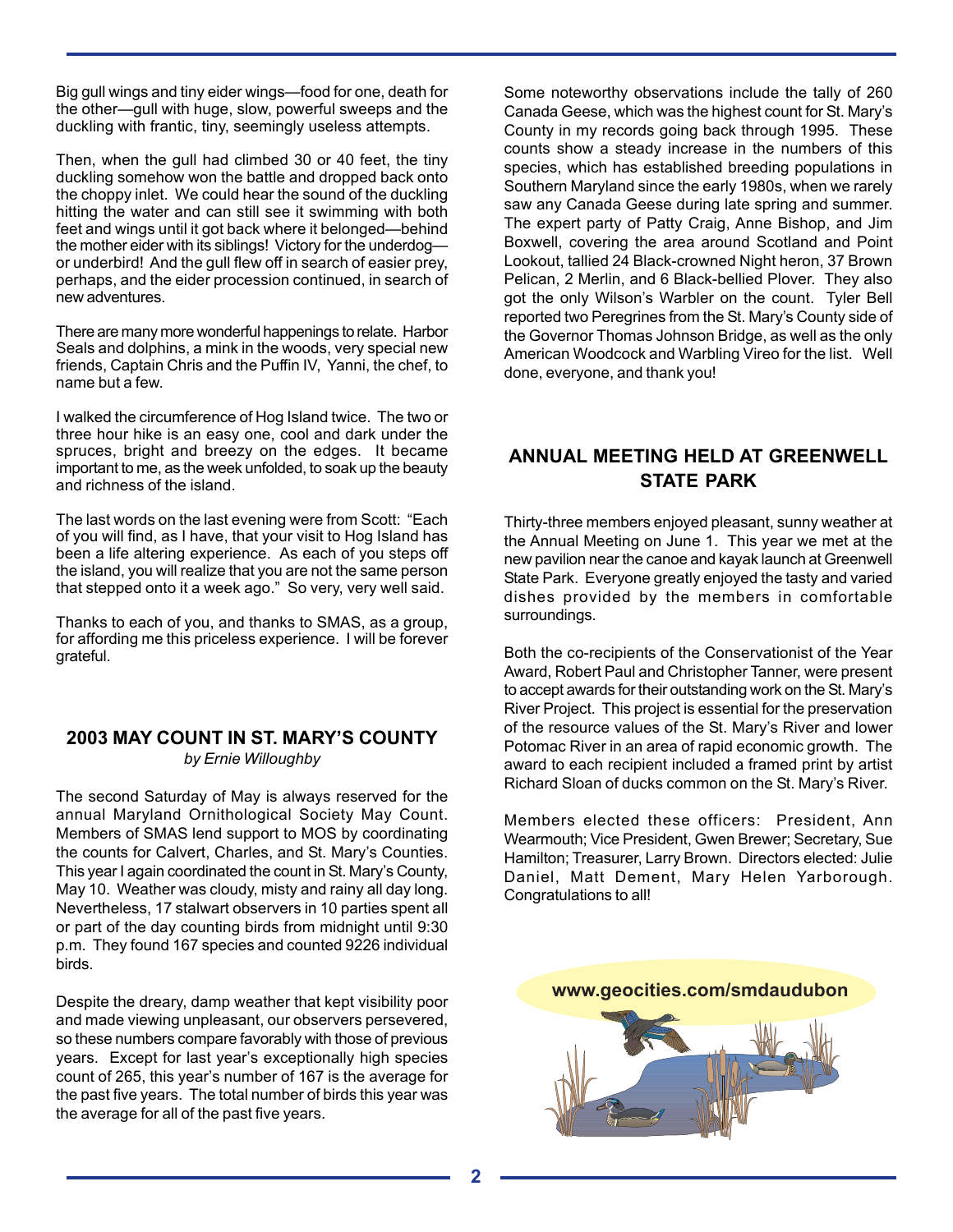## **FLEA MARKET, SEPT. 27**

Our annual fundraiser flea market will be held on Saturday, Sept. 27, at the Farmers' Market, Charlotte Hall, from 8:00- 3:00. Look for us in one of the last pavilion on the west side of the market. We always need help, especially at unloading time (7 a.m.) and at pack up. Sales help is needed throughout the day, and of course, buyers! Proceeds as usual go towards our Audubon Ecology Camp scholarships for Southern Maryland educators. We have our usual array of interesting donated treasures from SMAS members and friends, but can always use more things brought the day of the sale. Hope to see you there. For more information, call Shirley Wood ( 301-884-0594) or Carol Ghebelian (301- 753-6754)

## **OPEN HOUSE AT CHAPMAN STATE PARK, SEPT. 14**

Some SMAS members and others have banded together to form the Chapman State Park Volunteers. Due to shortage of staffing at DNR, the park and Mount Aventine are open to the public only on a walk-in basis, so the volunteers have received permission to hold monthly public open house events on the second Sunday of the month. The next event will be September 14, noon-5 p.m.

At 1:30 there will be talks on the history of the Chapman family and various aspects of the 1840's house, on the uses of the properties and on inhabitants throughout the years, and about the historical significance of the preserved site. There will be bird walks and nature walks on interesting woodland paths at 2:15 and at 3:30. Manor house tours, a commentary on the magnificent Potomac River view seen from the house, and walks to the river and family cemetery are ongoing throughout the afternoon.

The past events, begun in June, were well attended and enthusiastically received. Everyone has left with a better appreciation for the natural and historical assets of the site, and for the reasons it was preserved. More volunteers are always needed to conduct bird, buttefly walks, etc. and provide other assistance at our events.

We invite you to come and enjoy our latest preserved Southern Maryland site. The park is located on Chapman's Landing Road, off Rt. 210 between Bryans Road and Indian Head in western Charles County. Turn at the entrance to Mount Aventine. For more information or to become a volunteer, contact Carol Ghebelian, Chapman State Park Volunteer Coordinator, at 301-753-6754, gheb@bellatlantic.net

# **JEANNIE HADDAWAY APPOINTED TO MARYLAND LEGISLATURE**

On August 5 it was announced that Governor Robert Ehrlich has appointed Jeannie Haddaway to the Maryland legislature. Jeannie, Development Officer for Audubon Maryland-DC, will fill the district 37B seat vacated by Delegate Ken Schisler upon his appointment to the Public Service Commission. Delegate Schisler was re-elected last November; Jeannie will serve for the remainder of his threeyear term.

Audubon Maryland-DC is pleased that one of their staff members has received this honor. We will have another Maryland legislator who understands the importance to Maryland's future of protecting our natural resources. Jeannie puts high priority on having every Maryland student receive a well-rounded education that includes hands-on conservation experiences.

In her role as Development Officer, Jeannie has done an excellent job for Audubon Maryland-DC. It is not yet known how this new appointment will affect her job with Audubon Maryland-DC, as ethics requirements of both the Maryland legislature and National Audubon Society will limit any direct role in fundraising.

Congratulations and encouragement may be sent to Jeannie at Jhaddaway@audubon.org

#### **Directions to River Farm at Jug Bay** *(see back page for field trip information)*

**From the north, Rte 4, Upper Marlboro**: Follow Rte. 4 south for three miles from upper Marlboro. Take the Plummer Lane exit on the right. On Plummer Lane, continue straight (past Wrighton Road) where Plummer Lane changes name and becomes Pindell Road. (From Annapolis or Calvert County, when you get to the stop sign at Plummer/Pindell turn left onto Pindell Road. Travel for about 1.3 mi. The road will make a sharp left turn (large yellow sign with left-pointing arrow). Shortly after you will see a series of several newspaper and mail boxes on the right. Turn RIGHT, making a 180 deg. Hairpin turn onto the Farm Entrance Road. There is a large brown sign indicating the **River Farm**. (DO NOT turn into the "Jug Bay Farm" which is private property.) Proceed through the gate. Continue on the Farm Entrance Road, which changes from paved to dirt. Exit the woods, and park near the fenced garden opposite the red birds. **From Calvert County, Rte. 4 northbound**, turn left onto Upper Pindell Road, right onto Pindell Road, and a very quick left onto the Farm Entrance Road. Then follow the directions above.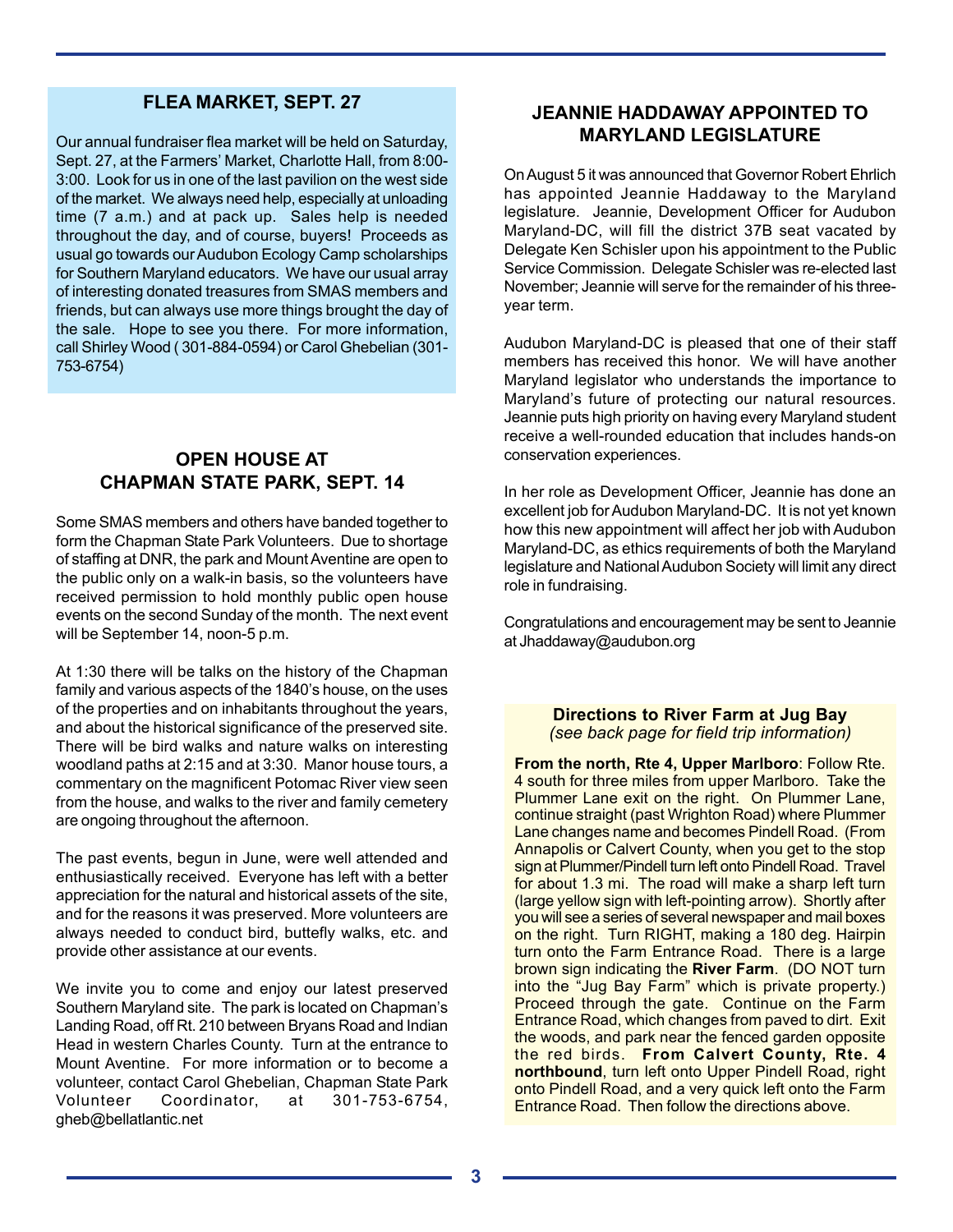## **NOTICE** *CHAIR LEFT BEHIND AT THE ANNUAL MEETING*

A nice folding vinyl chair remained unclaimed at the end of the Annual Meeting in June. It is in danger of going to the Flea Market if we cannot find the owner! Contact Carol Ghebelian, 301-753-6754, gheb@bellatlantic.net.

# **"TAKE BACK AUDUBON" SEEKS TO RESTORE PARTNERSHIP WITH NATIONAL AUDUBON**

*by Darrel Whipple Willapa Hills Audubon Society (WA/OR)*

Take Back Audubon (TBA) has announced its mission and platform and has fielded eight candidates for national Audubon's Board of Directors.

The reform effort's mission is "to restore a true partnership between the independent Chapters and the national Audubon Society through a real voice in the NAS organization and in all decisions that affect chapters."

The Southern Maryland Audubon Society Board of Directors voted to endorse the TBA mission at their monthly meeting of June 25.

TBA has developed five resolutions to be adopted at the Annual Meeting of members on December 6, 2003, in Cincinnati. The resolutions endorse a member's right to access basic information from National, the right to initiate ballot measures by petition, the requirement to have competitive elections, the guarantee of grass-roots input through regional or sub-regional Chapter congresses, and the reinstatement of a dues share.

Eight TBA candidates have declared their candidacy for directors-at-large. Stepping forward from around the country, are: Chuck Bragg, Santa Monica Bay Audubon (CA), Marsha Cannon, Madison Audubon (WI); John Gallagher, Clark County Audubon (OH); Andrew Mason, Delaware-Otsego Audubon (NY); Cary Meister, Yuma Audubon (AZ); Pat Rasmussen, Leavenworth Audubon Adopt-a-Forest (WA); Darrel Whipple, Willapa Hills (WA/OR); and Jennifer Wilson-Pines, North Shore Audubon (NY).

Biographies of the candidates, background material on the movement, and the proposed reform resolutions may be viewed on the TBA web pages at www.smbas.org/tba. Also posted at the web site are Chapters and individuals who have endorsed the mission.

TBA invites all interested Audubon members to join the discussion of reform topics on the NAS-Chapter email list. You may join the list by sending a message to nas-chaptersubscribe@yahoogroups.com.

# **FOSTER PARENTS NEEDED**

*The gift of an osprey adoption becomes part of a special fund for the support of osprey research and raptor conservation projects in Southern Maryland. The foster parent receives:*

- 1) A certificate of adoption of an osprey fledgling banded with a numbered U.S. Fish and Wildlife Service leg band. The certificate gives the location and date the osprey was banded.
- 2) Information on osprey ecology and migration patterns, a 5"x7" photo of a fledgling and information that Steve receives on the whereabouts or fate of the bird.
	- Interested? Here's how to become an Osprey parent. Send \$10.00, with the form, for each fledgling to be adopted to:

# **Southern Maryland Audubon Society P.O. Box 181 Bryan's Road, Maryland 20616**

| <b>ADOPT AN OSPREY</b>                        |  |  |  |  |  |  |
|-----------------------------------------------|--|--|--|--|--|--|
| Name:                                         |  |  |  |  |  |  |
| Address: 2001                                 |  |  |  |  |  |  |
|                                               |  |  |  |  |  |  |
| Amount Enclosed:                              |  |  |  |  |  |  |
|                                               |  |  |  |  |  |  |
| You can choose to either adopt an Osprey from |  |  |  |  |  |  |
| Potomac River<br>Patuxent River               |  |  |  |  |  |  |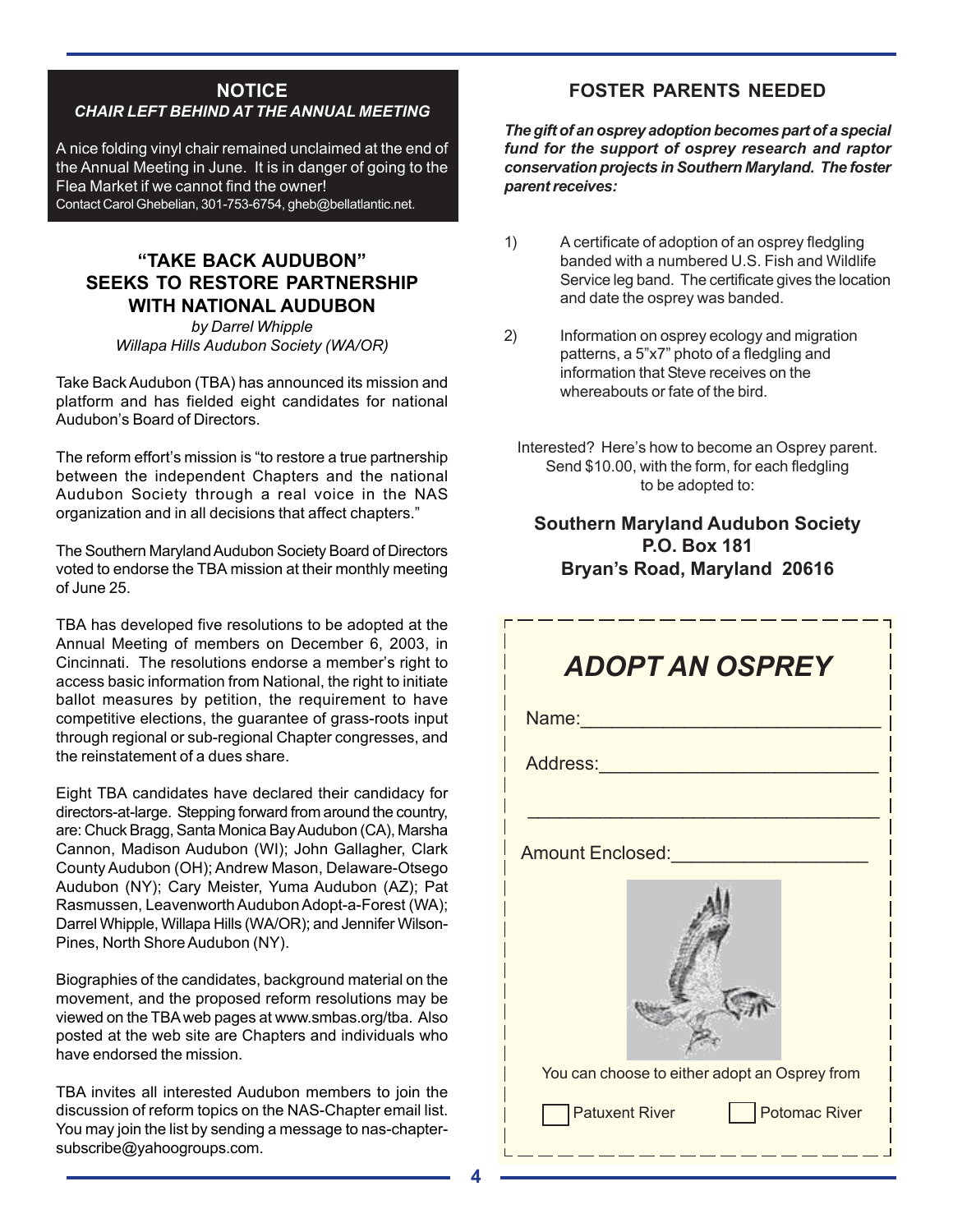### **WELCOME, NEW MEMBERS!**

Caroline C. Thorpe, Waldorf Robert W. Paul, Lexington Park Christopher E. Tanner,Ridge Phyllis Minik, Leonardtown Edwin Poole, Highlands, NC T. Andrew Gwynn, St. Leonard Diana L. Kasic, Waldorf Larry Gonzales, Ft Washington Clemmer/David Montague, Ft. Washington O. Shishkevish, Ft. Washington F.J. Batchelder, Oxon Hill Russell L. Anderson, California Gene Bridgett, Prince Frederick Stephanie Brindle, St Inigoes John W. Freundel, Ft Washington Gerry Hance, Port Republic Sharon Harwood, St. Inigoes Elaine Hurley, Mechanicsville Paul Jahn, Clinton Patricia M. King, Lexington Park

Wallis E. Landstreet, St Leonard James Long/Nancy Reid, Accokeek Lurene B. Maddux, Solomons Calin Murphy, Mechanicsville Eugenia Ridgely, Prince Frederick Florence J. Strean, Port Republic K. Tayman, Brandywine Philip Wood, Prince Frederick Mike Burch, Mechanicsville Edward Flannagan, Clinton Preston Hopkins, California Kimberly Philips, St Leonard David Canning, Dunkirk Michael Cecil, Pt Republic

## **NEW OR RENEWAL MEMBERSHIP APPLICATION**

○○○○○○○○○○○○○○○○○○○○○○○○○○○○○○○○○○○○○○○○○○○○○ ○○○○○○○○○○○○○○○○○○○○○○○

- $\Box$  Please enroll me as a member of the Audubon Family and the Southern Maryland Audubon Society. I will receive the chapter newsletter, *The Osprey*, and all my dues will support environmental efforts in Southern Maryland. **Make check payable to Southern Maryland Audubon Society.**
- $\Box$  Please enroll me as a member of the National Audubon Society and the local chapter, the Southern Maryland Audubon Society, at the Introductory Offer.I will receive the *Audubon* magazine, the chapter newsletter, *The Osprey*, and support National and local environmental causes. **Make check payable to National Audubon Society.**
- **Please renew** my membership in the National Audubon Society and the local chapter, the Southern Maryland Audubon Society. **Make check payable to National Audubon Society.**

| Name<br>Address |                         |      |     | <b>Mail to: Southern Maryland Society</b><br><b>Attn: Membership</b><br>P.O.Box 181 |      |
|-----------------|-------------------------|------|-----|-------------------------------------------------------------------------------------|------|
| City            | State                   |      | Zip | <b>Bryans Road, MD 20616</b>                                                        |      |
|                 | <b>Chapter-OnlyDues</b> |      |     | <b>National Dues</b>                                                                |      |
|                 | (new/renewal)           |      |     | Introductory Offer - 1 year                                                         | \$20 |
|                 | Individual/Family       | \$20 |     | $\Box$ Introductory Offer – 2 year                                                  | \$30 |
|                 | Senior/Student          | \$15 |     | Senior/Student                                                                      | \$15 |
|                 |                         |      |     | Renewal Rate                                                                        | \$35 |